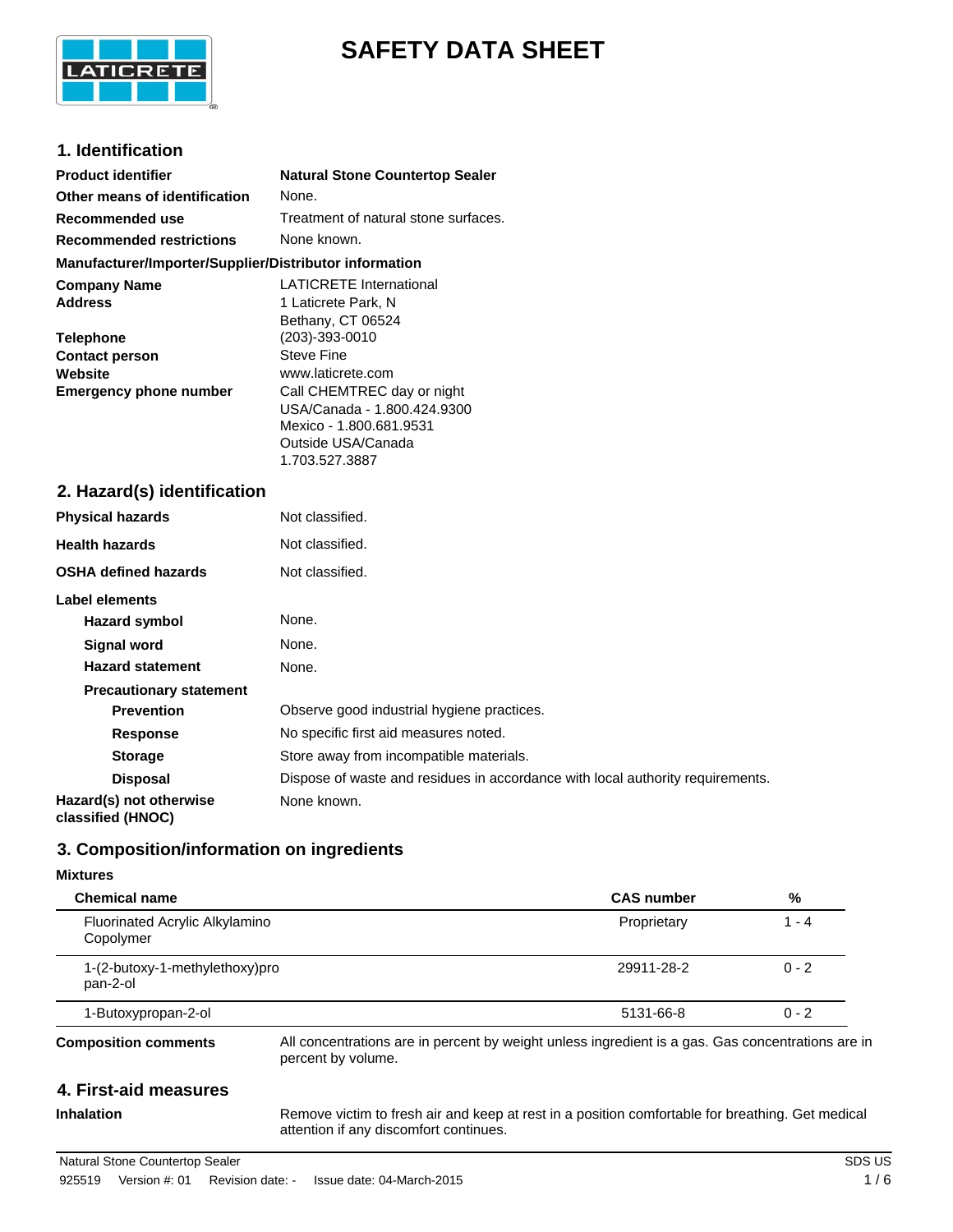| <b>Skin contact</b>                                                          | Wash skin with soap and water. Get medical attention if symptoms occur.                                             |
|------------------------------------------------------------------------------|---------------------------------------------------------------------------------------------------------------------|
| Eye contact                                                                  | Flush eyes thoroughly with water for at least 15 minutes. Get medical attention if symptoms<br>persist.             |
| Ingestion                                                                    | Rinse mouth. Do not induce vomiting. Get medical attention if any discomfort continues.                             |
| <b>Most important</b><br>symptoms/effects, acute and<br>delayed              | Symptoms include redness, itching and pain.                                                                         |
| Indication of immediate<br>medical attention and special<br>treatment needed | Treat symptomatically.                                                                                              |
| <b>General information</b>                                                   | Ensure that medical personnel are aware of the material(s) involved, and take precautions to<br>protect themselves. |
| 5. Fire-fighting measures                                                    |                                                                                                                     |

| Suitable extinguishing media                                     | Alcohol resistant foam. Water fog. Dry chemical powder. Carbon dioxide (CO2).                                                                                        |
|------------------------------------------------------------------|----------------------------------------------------------------------------------------------------------------------------------------------------------------------|
| Unsuitable extinguishing<br>media                                | Do not use water jet as an extinguisher, as this will spread the fire.                                                                                               |
| Specific hazards arising from<br>the chemical                    | During fire, gases hazardous to health may be formed.                                                                                                                |
| Special protective equipment<br>and precautions for firefighters | Self-contained breathing apparatus and full protective clothing must be worn in case of fire.                                                                        |
| <b>Fire fighting</b><br>equipment/instructions                   | In case of fire and/or explosion do not breathe fumes. Move containers from fire area if you can do<br>so without risk. Use water spray to cool unopened containers. |
| <b>General fire hazards</b>                                      | No unusual fire or explosion hazards noted.                                                                                                                          |
|                                                                  |                                                                                                                                                                      |

### **6. Accidental release measures**

| Personal precautions,<br>protective equipment and<br>emergency procedures | Wear appropriate protective equipment and clothing during clean-up. Ensure adequate ventilation.<br>Local authorities should be advised if significant spillages cannot be contained.                                                             |
|---------------------------------------------------------------------------|---------------------------------------------------------------------------------------------------------------------------------------------------------------------------------------------------------------------------------------------------|
| Methods and materials for<br>containment and cleaning up                  | Large Spills: Stop the flow of material, if this is without risk. Dike the spilled material, where this is<br>possible. Absorb in vermiculite, dry sand or earth and place into containers. Following product<br>recovery, flush area with water. |
|                                                                           | Small Spills: Wipe up with absorbent material (e.g. cloth, fleece). Clean surface thoroughly to<br>remove residual contamination.                                                                                                                 |
|                                                                           | Never return spills in original containers for re-use. For waste disposal, see Section 13 of the SDS.                                                                                                                                             |
| <b>Environmental precautions</b>                                          | Environmental manager must be informed of all major releases.                                                                                                                                                                                     |
| 7. Handling and storage                                                   |                                                                                                                                                                                                                                                   |
| <b>Precautions for safe handling</b>                                      | Do not breathe mist or vapor. Do not get in eyes, on skin, on clothing. Use with adequate<br>ventilation. Wear appropriate personal protective equipment. Observe good industrial hygiene<br>practices.                                           |

**Conditions for safe storage, including any incompatibilities**

Keep container tightly closed. Store in a cool and well-ventilated place.

## **8. Exposure controls/personal protection**

| Natural Stone Countertop Sealer     | SDS US                                                                                                                                                                                                                                                                                                                                                                                                                                                                                |
|-------------------------------------|---------------------------------------------------------------------------------------------------------------------------------------------------------------------------------------------------------------------------------------------------------------------------------------------------------------------------------------------------------------------------------------------------------------------------------------------------------------------------------------|
| <b>Respiratory protection</b>       | In case of insufficient ventilation, wear suitable respiratory equipment.                                                                                                                                                                                                                                                                                                                                                                                                             |
| Other                               | Wear appropriate chemical resistant clothing.                                                                                                                                                                                                                                                                                                                                                                                                                                         |
| <b>Hand protection</b>              | Wear appropriate chemical resistant gloves. Rubber gloves are recommended.                                                                                                                                                                                                                                                                                                                                                                                                            |
| <b>Skin protection</b>              |                                                                                                                                                                                                                                                                                                                                                                                                                                                                                       |
| Eye/face protection                 | Risk of contact: Wear approved safety glasses or goggles.                                                                                                                                                                                                                                                                                                                                                                                                                             |
|                                     | Individual protection measures, such as personal protective equipment                                                                                                                                                                                                                                                                                                                                                                                                                 |
| Appropriate engineering<br>controls | Good general ventilation (typically 10 air changes per hour) should be used. Ventilation rates<br>should be matched to conditions. If applicable, use process enclosures, local exhaust ventilation,<br>or other engineering controls to maintain airborne levels below recommended exposure limits. If<br>exposure limits have not been established, maintain airborne levels to an acceptable level. Provide<br>adequate ventilation and minimize the risk of inhalation of vapors. |
| <b>Biological limit values</b>      | No biological exposure limits noted for the ingredient(s).                                                                                                                                                                                                                                                                                                                                                                                                                            |
| <b>Occupational exposure limits</b> | No exposure limits noted for ingredient(s).                                                                                                                                                                                                                                                                                                                                                                                                                                           |
|                                     |                                                                                                                                                                                                                                                                                                                                                                                                                                                                                       |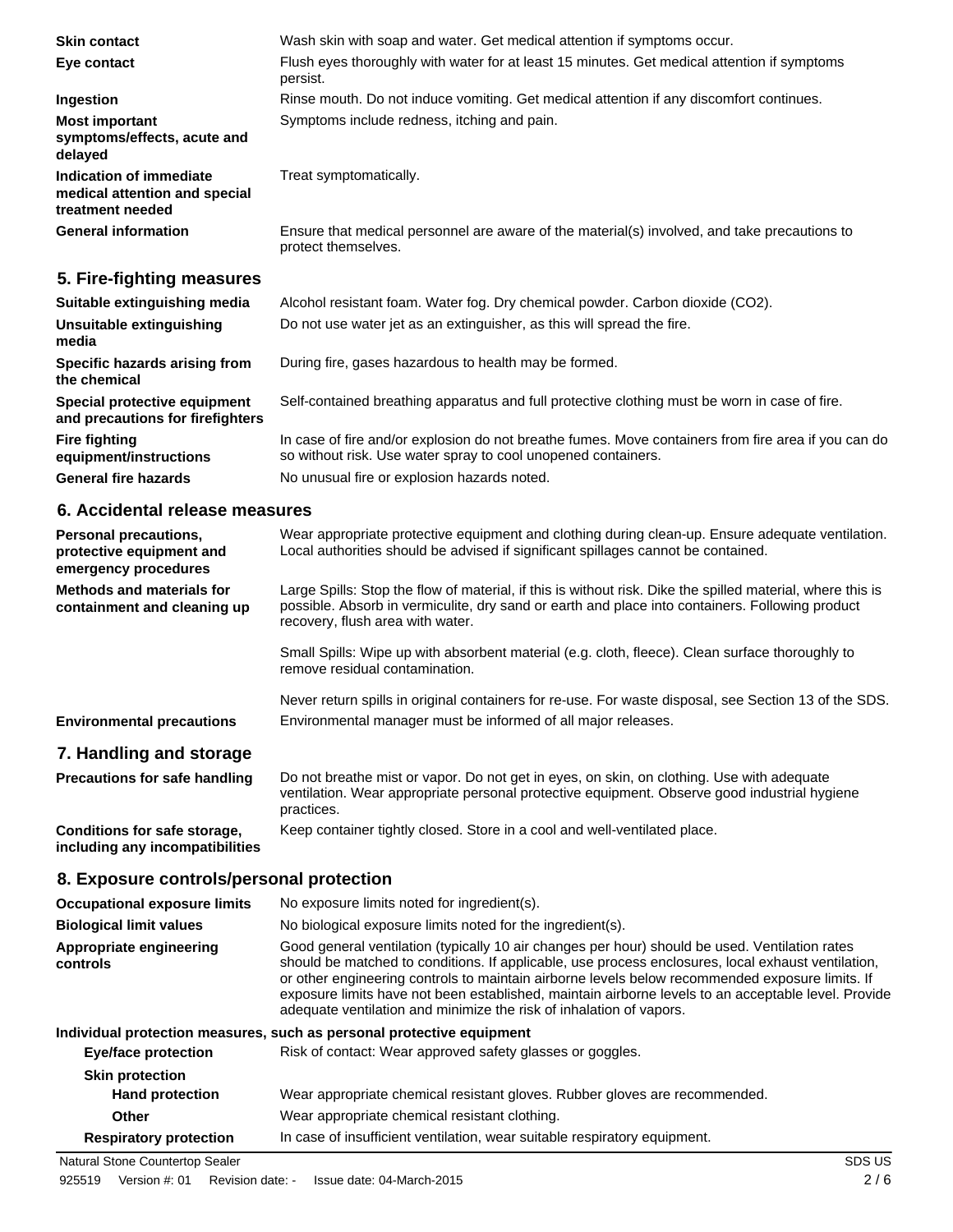| <b>Thermal hazards</b>                   | Wear appropriate thermal protective clothing, when necessary.                                                                                                                                                               |
|------------------------------------------|-----------------------------------------------------------------------------------------------------------------------------------------------------------------------------------------------------------------------------|
| <b>General hygiene</b><br>considerations | Always observe good personal hygiene measures, such as washing after handling the material<br>and before eating, drinking, and/or smoking. Routinely wash work clothing and protective<br>equipment to remove contaminants. |

## **9. Physical and chemical properties**

| Appearance                                        |                                                      |
|---------------------------------------------------|------------------------------------------------------|
| <b>Physical state</b>                             | Liquid.                                              |
| <b>Form</b>                                       | Liquid.                                              |
| Color                                             | Pale amber.                                          |
| Odor                                              | Mild.                                                |
| <b>Odor threshold</b>                             | Not available.                                       |
| рH                                                | $9 - 11$                                             |
| Melting point/freezing point                      | Not available.                                       |
| Initial boiling point and boiling<br>range        | 212 °F (100 °C) (760 mmHg)                           |
| <b>Flash point</b>                                | Not available.                                       |
| <b>Evaporation rate</b>                           | Not available.                                       |
| <b>Flammability (solid, gas)</b>                  | Not applicable.                                      |
| Upper/lower flammability or explosive limits      |                                                      |
| <b>Flammability limit - lower</b><br>$(\%)$       | Not available.                                       |
| <b>Flammability limit - upper</b><br>(%)          | Not available.                                       |
| Vapor pressure                                    | Not available.                                       |
| <b>Vapor density</b>                              | Not available.                                       |
| <b>Relative density</b>                           | 1.005                                                |
| Solubility(ies)                                   |                                                      |
| Solubility (water)                                | Not available.                                       |
| <b>Partition coefficient</b><br>(n-octanol/water) | Not available.                                       |
| <b>Auto-ignition temperature</b>                  | Not available.                                       |
| <b>Decomposition temperature</b>                  | $>$ 392 °F ( $>$ 200 °C)                             |
| <b>Viscosity</b>                                  | Not available.                                       |
| <b>Other information</b>                          |                                                      |
| VOC (Weight %)                                    | 8 g/l (including water)<br>375 g/l (excluding water) |
| 10. Stability and reactivity                      |                                                      |

| <b>Reactivity</b>                            | The product is stable and non-reactive under normal conditions of use, storage and transport. |
|----------------------------------------------|-----------------------------------------------------------------------------------------------|
| <b>Chemical stability</b>                    | Material is stable under normal conditions.                                                   |
| <b>Possibility of hazardous</b><br>reactions | Will not occur.                                                                               |
| <b>Conditions to avoid</b>                   | Heat, flames and sparks.                                                                      |
| Incompatible materials                       | Oxidizing agents.                                                                             |
| <b>Hazardous decomposition</b><br>products   | Carbon dioxide (CO2). Carbon monoxide. Hydrogen fluoride.                                     |

## **11. Toxicological information**

| Information on likely routes of exposure |                                                                             |
|------------------------------------------|-----------------------------------------------------------------------------|
| <b>Inhalation</b>                        | In high concentrations, vapors may be irritating to the respiratory system. |
| <b>Skin contact</b>                      | May cause skin irritation.                                                  |
| Eye contact                              | May cause eye irritation.                                                   |
| Ingestion                                | May cause discomfort if swallowed.                                          |

Natural Stone Countertop Sealer SDS US Natural Stone Countertop Sealer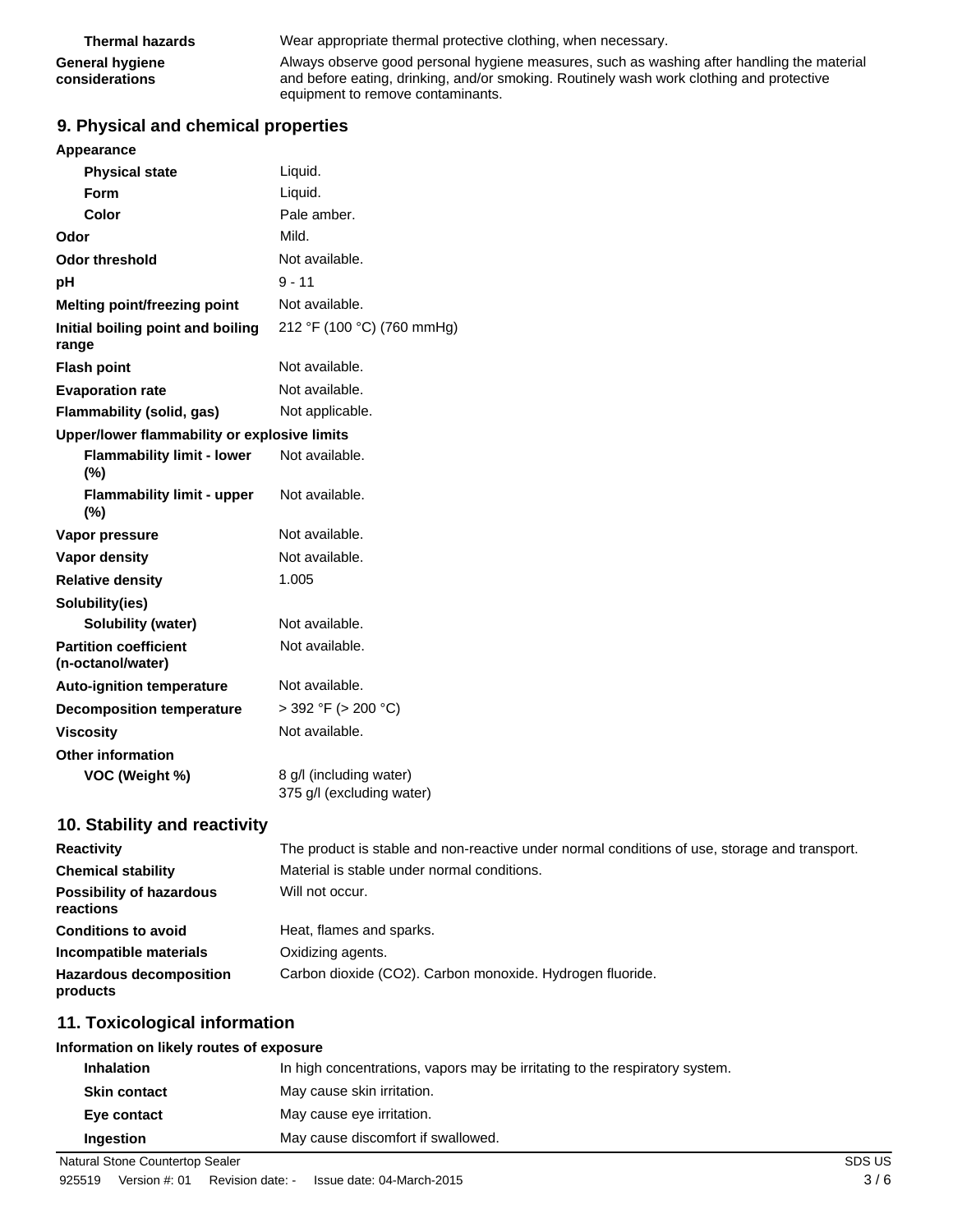| Symptoms related to the<br>physical, chemical and<br>toxicological characteristics | Symptoms include redness, itching and pain.                    |
|------------------------------------------------------------------------------------|----------------------------------------------------------------|
| Information on toxicological effects                                               |                                                                |
| <b>Acute toxicity</b>                                                              | May cause discomfort if swallowed.                             |
| <b>Skin corrosion/irritation</b>                                                   | May cause skin irritation on prolonged or repeated contact.    |
| Serious eye damage/eye<br>irritation                                               | May cause eye irritation on direct contact.                    |
| <b>Respiratory or skin sensitization</b>                                           |                                                                |
| <b>Respiratory sensitization</b>                                                   | No data available.                                             |
| <b>Skin sensitization</b>                                                          | Not a skin sensitizer.                                         |
| Germ cell mutagenicity                                                             | No data available.                                             |
| Carcinogenicity                                                                    | Not classifiable as to carcinogenicity to humans.              |
|                                                                                    | OSHA Specifically Regulated Substances (29 CFR 1910.1001-1050) |
| Not listed.                                                                        |                                                                |
| <b>Reproductive toxicity</b>                                                       | No data available.                                             |
| Specific target organ toxicity -<br>single exposure                                | No data available.                                             |
| Specific target organ toxicity -<br>repeated exposure                              | No data available.                                             |
| <b>Aspiration hazard</b>                                                           | Not classified.                                                |
| <b>Chronic effects</b>                                                             | No data available.                                             |

## **12. Ecological information**

| <b>Ecotoxicity</b>                   | The product is not classified as environmentally hazardous. However, this does not exclude the<br>possibility that large or frequent spills can have a harmful or damaging effect on the environment. |
|--------------------------------------|-------------------------------------------------------------------------------------------------------------------------------------------------------------------------------------------------------|
| <b>Persistence and degradability</b> | No data available.                                                                                                                                                                                    |
| <b>Bioaccumulative potential</b>     | No data available.                                                                                                                                                                                    |
| Mobility in soil                     | No data available.                                                                                                                                                                                    |
| <b>Mobility in general</b>           | No data available.                                                                                                                                                                                    |
| Other adverse effects                | Not available.                                                                                                                                                                                        |
|                                      |                                                                                                                                                                                                       |

### **13. Disposal considerations**

| <b>Disposal instructions</b>             | Collect and reclaim or dispose in sealed containers at licensed waste disposal site. Dispose of<br>contents/container in accordance with local/regional/national/international regulations.                      |
|------------------------------------------|------------------------------------------------------------------------------------------------------------------------------------------------------------------------------------------------------------------|
| Local disposal regulations               | Dispose in accordance with all applicable regulations.                                                                                                                                                           |
| Hazardous waste code                     | The waste code should be assigned in discussion between the user, the producer and the waste<br>disposal company.                                                                                                |
| Waste from residues / unused<br>products | Dispose of in accordance with local regulations.                                                                                                                                                                 |
| Contaminated packaging                   | Empty containers should be taken to an approved waste handling site for recycling or disposal.<br>Since emptied containers may retain product residue, follow label warnings even after container is<br>emptied. |

## **14. Transport information**

### **DOT**

Not regulated as dangerous goods.

## **IATA**

Not regulated as dangerous goods.

#### **IMDG**

Not regulated as dangerous goods.

**Transport in bulk according to** Not applicable.

**Annex II of MARPOL 73/78 and the IBC Code**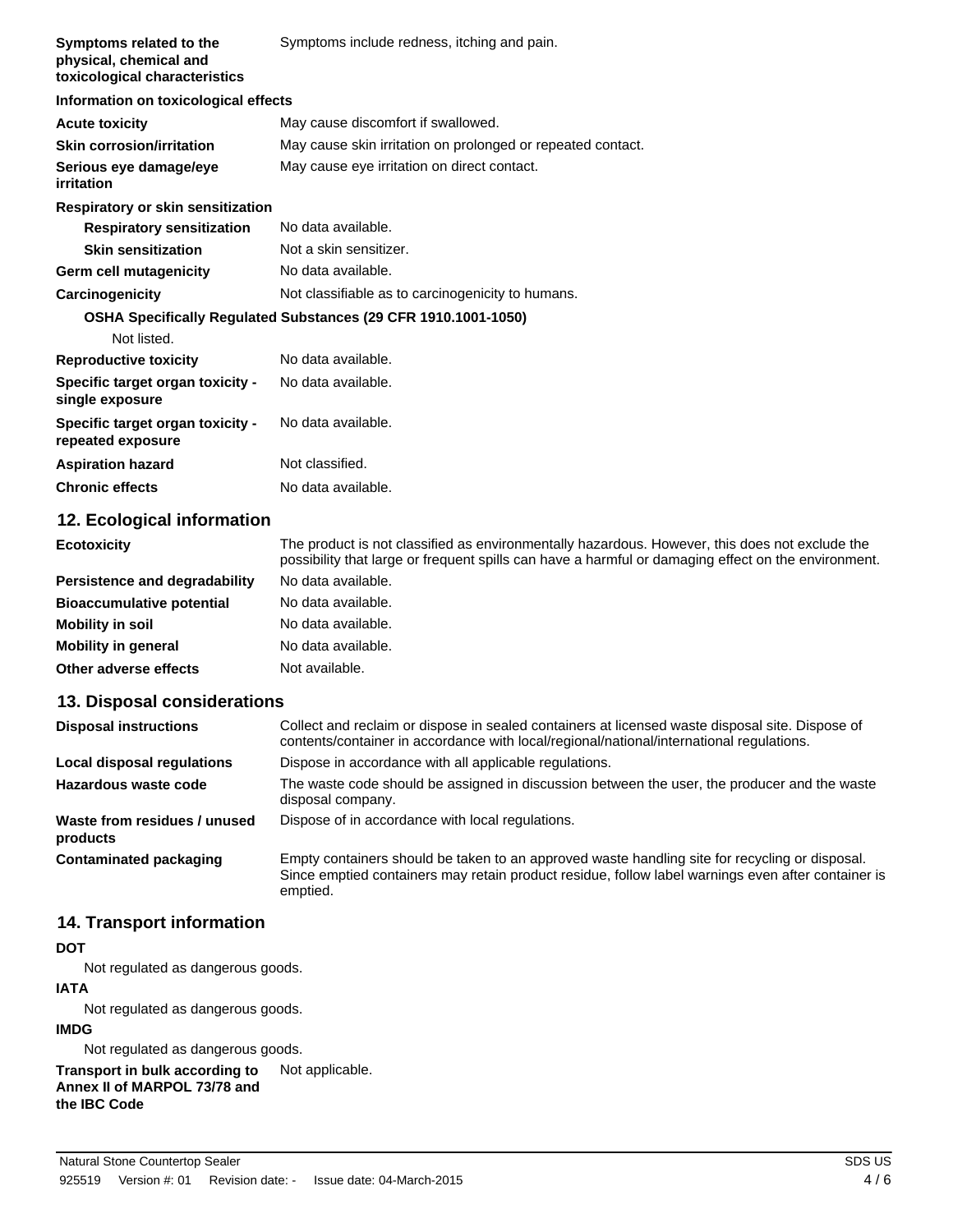## **15. Regulatory information**

| <b>US federal regulations</b>                                                       | This product is not known to be a "Hazardous Chemical" as defined by the OSHA Hazard<br>Communication Standard, 29 CFR 1910.1200.                                                                               |                        |
|-------------------------------------------------------------------------------------|-----------------------------------------------------------------------------------------------------------------------------------------------------------------------------------------------------------------|------------------------|
|                                                                                     | This material contains one or more substances which requires export notification under TSCA<br>Section 12(b) and 40 CFR Part 707 Subpart D:<br>Partially Fluorinated Acrylic Copolymer<br>PMN Number: P-08-0643 |                        |
|                                                                                     | TSCA Section 12(b) Export Notification (40 CFR 707, Subpt. D)                                                                                                                                                   |                        |
| Regulated.                                                                          | OSHA Specifically Regulated Substances (29 CFR 1910.1001-1050)                                                                                                                                                  |                        |
| Not listed.<br><b>CERCLA Hazardous Substance List (40 CFR 302.4)</b><br>Not listed. |                                                                                                                                                                                                                 |                        |
|                                                                                     | Superfund Amendments and Reauthorization Act of 1986 (SARA)                                                                                                                                                     |                        |
| <b>Hazard categories</b>                                                            | Immediate Hazard - No<br>Delayed Hazard - No<br>Fire Hazard - No<br>Pressure Hazard - No<br>Reactivity Hazard - No                                                                                              |                        |
| <b>SARA 302 Extremely hazardous substance</b>                                       |                                                                                                                                                                                                                 |                        |
| Not listed.                                                                         |                                                                                                                                                                                                                 |                        |
| SARA 311/312 Hazardous<br>chemical                                                  | No                                                                                                                                                                                                              |                        |
| <b>SARA 313 (TRI reporting)</b><br>Not regulated.                                   |                                                                                                                                                                                                                 |                        |
| Other federal regulations                                                           |                                                                                                                                                                                                                 |                        |
|                                                                                     | Clean Air Act (CAA) Section 112 Hazardous Air Pollutants (HAPs) List                                                                                                                                            |                        |
| Not regulated.                                                                      | Clean Air Act (CAA) Section 112(r) Accidental Release Prevention (40 CFR 68.130)                                                                                                                                |                        |
| Not regulated.                                                                      |                                                                                                                                                                                                                 |                        |
| <b>Safe Drinking Water Act</b><br>(SDWA)                                            | Not regulated.                                                                                                                                                                                                  |                        |
| <b>US state regulations</b>                                                         | This product does not contain a chemical known to the State of California to cause cancer birth<br>defects or other reproductive harm.                                                                          |                        |
| US. Massachusetts RTK - Substance List                                              |                                                                                                                                                                                                                 |                        |
| Not regulated.                                                                      |                                                                                                                                                                                                                 |                        |
|                                                                                     | US. New Jersey Worker and Community Right-to-Know Act                                                                                                                                                           |                        |
| Not listed.                                                                         | US. Pennsylvania Worker and Community Right-to-Know Law                                                                                                                                                         |                        |
| Not listed.<br><b>US. Rhode Island RTK</b>                                          |                                                                                                                                                                                                                 |                        |
| Not regulated.                                                                      |                                                                                                                                                                                                                 |                        |
| US. California Proposition 65                                                       |                                                                                                                                                                                                                 |                        |
| Not Listed.                                                                         |                                                                                                                                                                                                                 |                        |
| <b>International Inventories</b>                                                    |                                                                                                                                                                                                                 |                        |
| Country(s) or region                                                                | <b>Inventory name</b>                                                                                                                                                                                           | On inventory (yes/no)* |
| Australia                                                                           | Australian Inventory of Chemical Substances (AICS)                                                                                                                                                              | Yes                    |
| Canada                                                                              | Domestic Substances List (DSL)                                                                                                                                                                                  | Yes                    |
| Canada                                                                              | Non-Domestic Substances List (NDSL)                                                                                                                                                                             | No                     |
| China                                                                               | Inventory of Existing Chemical Substances in China (IECSC)                                                                                                                                                      | No                     |
| Europe                                                                              | European Inventory of Existing Commercial Chemical<br>Substances (EINECS)                                                                                                                                       | Yes                    |
| Europe                                                                              | European List of Notified Chemical Substances (ELINCS)                                                                                                                                                          | No                     |
| Japan                                                                               | Inventory of Existing and New Chemical Substances (ENCS)                                                                                                                                                        | Yes                    |
| Korea                                                                               | Existing Chemicals List (ECL)                                                                                                                                                                                   | Yes                    |
| Natural Stone Countertop Sealer                                                     |                                                                                                                                                                                                                 | SDS US                 |

925519 Version #: 01 Revision date: - Issue date: 04-March-2015 5 / 6 5 / 6